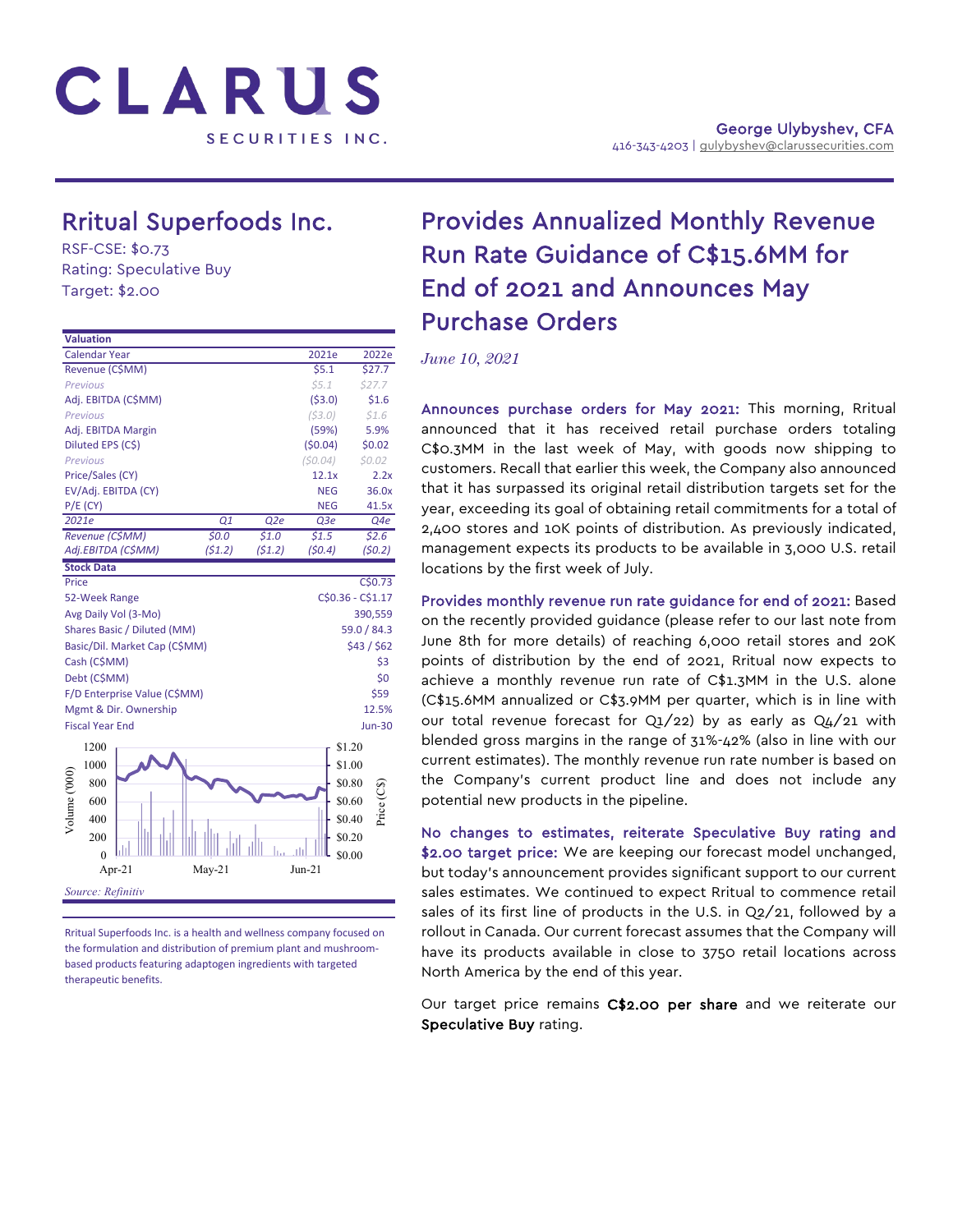### NO CHANGES TO ESTIMATES, REITERATE SPECULATIVE BUY RATING AND \$2.00 TARGET PRICE

Our forecast continues to assume that Rritual will commence wholesaling of its first line of products in the U.S. this quarter, followed by a rollout in Canada, with its products expected to be available in close to 3,750 retail locations across North America by the end of 2021. We also continue to see substantial upside potential to our current sales estimates, driven mainly by additional North American store penetration, online sales expansion, and the launch of new product lines.

| In C\$ Millions except | $Q2/21e$ (June) |          |           | 2021e      |         |           | 2022e      |        |           |  |
|------------------------|-----------------|----------|-----------|------------|---------|-----------|------------|--------|-----------|--|
| per-share items        | <b>New</b>      | Prior    | Chanae    | <b>New</b> | Prior   | Chanae    | <b>New</b> | Prior  | Chanae    |  |
| Revenue                | \$1.0           | \$1.0    | No change | \$5.1      | 55.1    | No change | \$27.7     | \$27.7 | No change |  |
| <b>Adiusted EBITDA</b> | (51.2)          | (51.2)   | No change | (53.0)     | (53.0)  | No change | \$1.6      | \$1.6  | No change |  |
| Adj. EBITDA Margin %   | (114.6%)        | (114.6%) | No change | (58.9%)    | (58.9%) | No change | 5.9%       | 5.9%   | No change |  |
| <b>Diluted EPS</b>     | (50.02)         | (50.02)  | No change | (50.04)    | (50.04) | No change | \$0.02     | \$0.02 | No change |  |

#### Figure 1: Clarus Estimates (in C\$MM except per-share data or as noted)

#### Source: Clarus Securities Inc. estimates.

We maintain our target price of C\$2.00 per share and reiterate our Speculative Buy rating. Our 12-month target price equates to 6.0x 2022e price/sales. Our target multiple is below the consensus median 2022e price/sales multiple of Rritual's peer group and reflects the Company's relative risk profile.

Using Refinitiv consensus estimates for companies not covered by Clarus, the peer group currently trades at a median of 17.6x 2021e price/sales and 7.7x 2022e price/sales.

In comparison, using Clarus revenue estimates and a projected fully diluted share count, Rritual is currently trading at 12.1x 2021e price/sales and 2.2x 2022e price/sales.

#### Figure 2: Table of Comparables (in \$Millions except as noted)

#### **Functional and Plant-Based Foods Sector Valuations - Selected Companies**

|                                |               |                         |                             |                                                   |                                 | Estimates (C\$MM)     |                       |               | P/S                                   |        | EV/Adj. EBITDA |            |            |
|--------------------------------|---------------|-------------------------|-----------------------------|---------------------------------------------------|---------------------------------|-----------------------|-----------------------|---------------|---------------------------------------|--------|----------------|------------|------------|
| Company Name                   | <b>Ticker</b> | <b>Clarus</b><br>Rating | <b>Stock</b><br>Price (C\$) | <b>Diluted</b><br><b>Market</b><br>Cap<br>(C\$MM) | <b>Diluted</b><br>EV<br>(C\$MM) | CY21e<br><b>Sales</b> | CY22e<br><b>Sales</b> | CY21e<br>Adj. | CY22e<br>Adj.<br><b>EBITDA EBITDA</b> | CY21e  | CY22e          | CY21e      | CY22e      |
|                                |               |                         |                             |                                                   |                                 |                       |                       |               |                                       |        |                |            |            |
| <b>Beyond Meat</b>             | BYND.O        | <b>NR</b>               | \$179.74                    | \$11,957                                          | \$11,692                        | \$681                 | \$1,030               | (50)          | \$55                                  | 17.6x  | 11.6x          | <b>NEG</b> | 210.9x     |
| Tattooed Chef                  | TTCF.O        | <b>NR</b>               | \$27.24                     | \$2,354                                           | \$1,991                         | \$291                 | \$393                 | \$10          | \$42                                  | 8.1x   | 6.0x           | 207.2x     | 47.4x      |
| <b>Burcon NutraScience</b>     | BU.TO         | <b>NR</b>               | \$3.71                      | \$427                                             | \$398                           | \$3                   | \$4                   | (51)          | (51)                                  | 143.6x | 98.7x          | NM         | <b>NEG</b> |
| Else Nutrition Holdings Inc.   | BABY.V        | <b>NR</b>               | \$2.70                      | \$384                                             | \$371                           | \$10                  | \$50                  | (\$22)        | (\$12)                                | 37.0x  | 7.7x           | <b>NEG</b> | <b>NEG</b> |
| Laird Superfood                | LSF           | <b>NR</b>               | \$38.95                     | \$381                                             | \$344                           | \$56                  | \$88                  | (515)         | (55)                                  | 6.8x   | 4.3x           | <b>NEG</b> | <b>NEG</b> |
| <b>Sector Median</b>           |               |                         |                             |                                                   |                                 |                       |                       |               |                                       | 17.6x  | 7.7x           | <b>NM</b>  | <b>NM</b>  |
|                                |               |                         |                             |                                                   |                                 |                       |                       |               |                                       |        |                |            |            |
| <b>Rritual Superfoods Inc.</b> | <b>RSF.CD</b> | Spec Buy                | \$0.73                      | \$62                                              | \$59                            | \$5                   | \$28                  | (\$3)         | \$2                                   | 12.1x  | 2.2x           | <b>NEG</b> | 36.0x      |

Source: Clarus Securities estimates for Rritual Superfoods Inc., corporate filings, Refinitiv

Target Price Calculator: Our 12-month price target is calculated as 6x 2022e price/sales. Key Risk to Target Price: Please refer to the risks disclosed in the initiating report dated March 12, 2021.